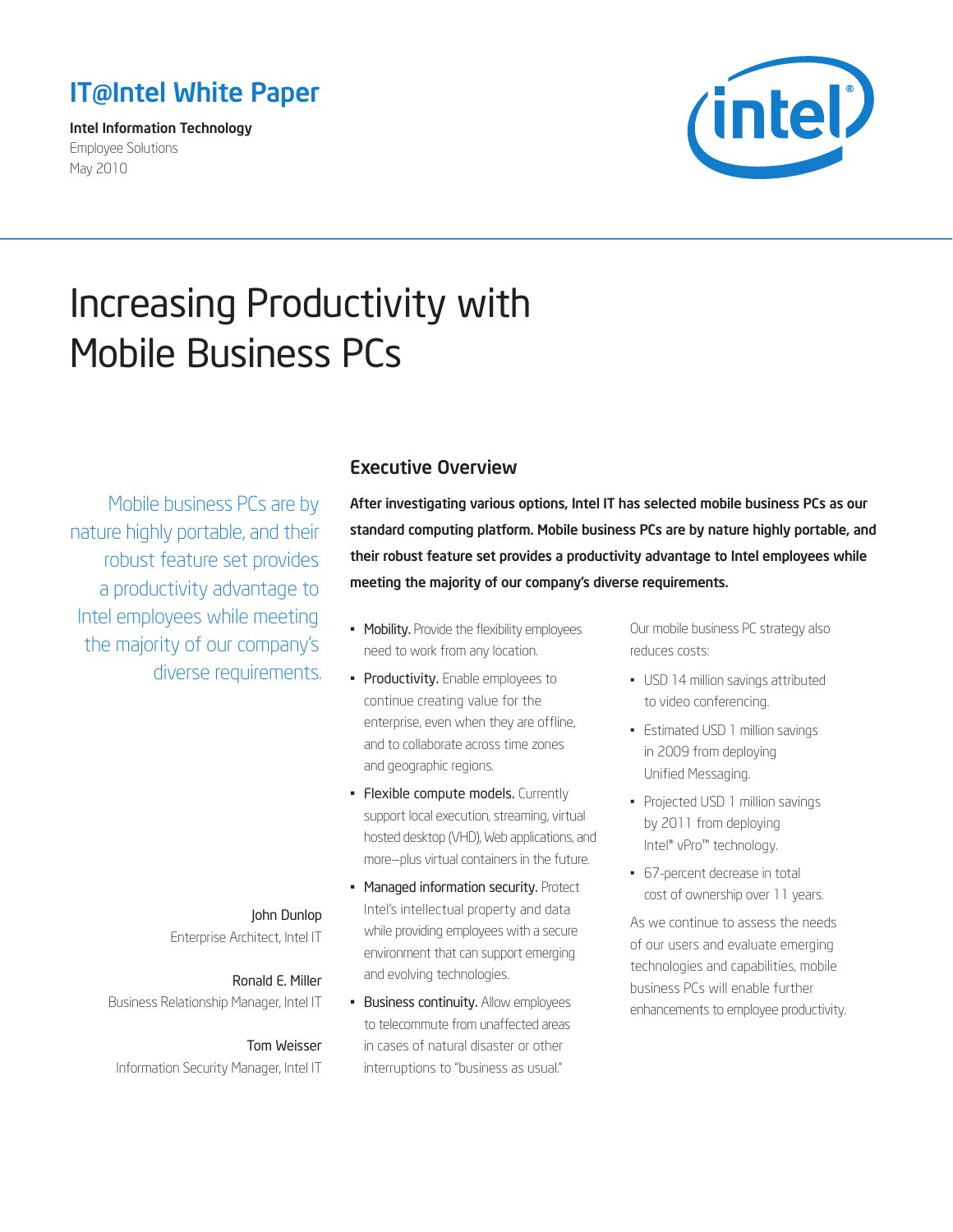### **Contents**

| Defining Our Requirements 3      |
|----------------------------------|
| Evaluating a                     |
| Evaluating Mobile Business PCs 4 |
| Using and Supporting             |
|                                  |
|                                  |
|                                  |
| For More Information  8          |
|                                  |

# IT@INTEL

IT@Intel is a resource that enables IT professionals, managers, and executives to engage with peers in the Intel IT organization—and with thousands of other industry IT leaders—so you can gain insights into the tools, methods, strategies, and best practices that are proving most successful in addressing today's tough IT challenges. Visit us today at www.intel.com/IT or contact your local Intel representative if you'd like to learn more.

# **BACKGROUND**

Intel's computing environment supports a diverse user base spread across time zones and continents. To enable employee collaboration throughout all areas of the enterprise, Intel IT must provide a standard computing platform that supports high levels of productivity, mobility with the freedom to work from any location, a variety of compute models, and device capability. The platform must also satisfy requirements for information security and business continuity while minimizing costs.

Our current user base consists of about 80,000 employees located at 150 sites, with more than 90,000 PCs and about 100,000 servers. Our installation base consists of 1,669 distinct applications, which have been downloaded a total of 1.24 million times in the last year. Every month, Intel employees generate 177 million e-mail messages, 2,183 terabytes (TB) of WAN traffic, and 18 petabytes (PB) of storage with 3.9 TB of backup per month. Two-thirds of Intel teams are virtual, and one-fifth of our employees have remote managers.

As we began identifying these trends more than a decade ago, our environment consisted of about 80 percent desktop PCs and 20 percent laptop PCs. We have strategically reversed that ratio, transitioning to a fleet that consists primarily of laptop PCs. At the end of 2009, we had 81 percent laptop PCs and 19 percent desktop PCs.

To keep our applications and hardware up-todate, we refresh our laptop PCs every two to four years based on user segmentation.

We do not lease our PCs; rather, total cost of ownership (TCO) analyses have revealed that buying hardware outright is the best choice for us. Because we determined that PC acquisition costs account for only 20 to 30 percent of TCO, we don't focus on these costs alone. Instead, we align our PC fleet investments and management practices with Intel's strategic goals. We focus on factors that not only reduce TCO but also deliver business value to Intel, adding capabilities that keep Intel agile and competitive. The effectiveness of this approach is illustrated by the 67-percent decrease in TCO we have achieved over 11 years with our mobile business PC strategy.

Because IT management is not static technologies and users' needs change constantly—we continually monitor workforce changes, performance demands, environmental concerns, cost reduction, and an increasing emphasis on collaboration. As we look forward, we also identify and take advantage of technology and computing trends that accelerate the delivery of business value to Intel.

# TECHNOLOGY ASSESSMENT

As part of our proactive approach to PC fleet management, we evaluated our current strategy of using mobile business PCs to see if a thinner solution offered any advantages.

To assess platforms, we compiled an inventory of compute models and devices, detailed in Table 1. We also assessed employees' needs and business requirements for both the IT organization and the enterprise as a whole.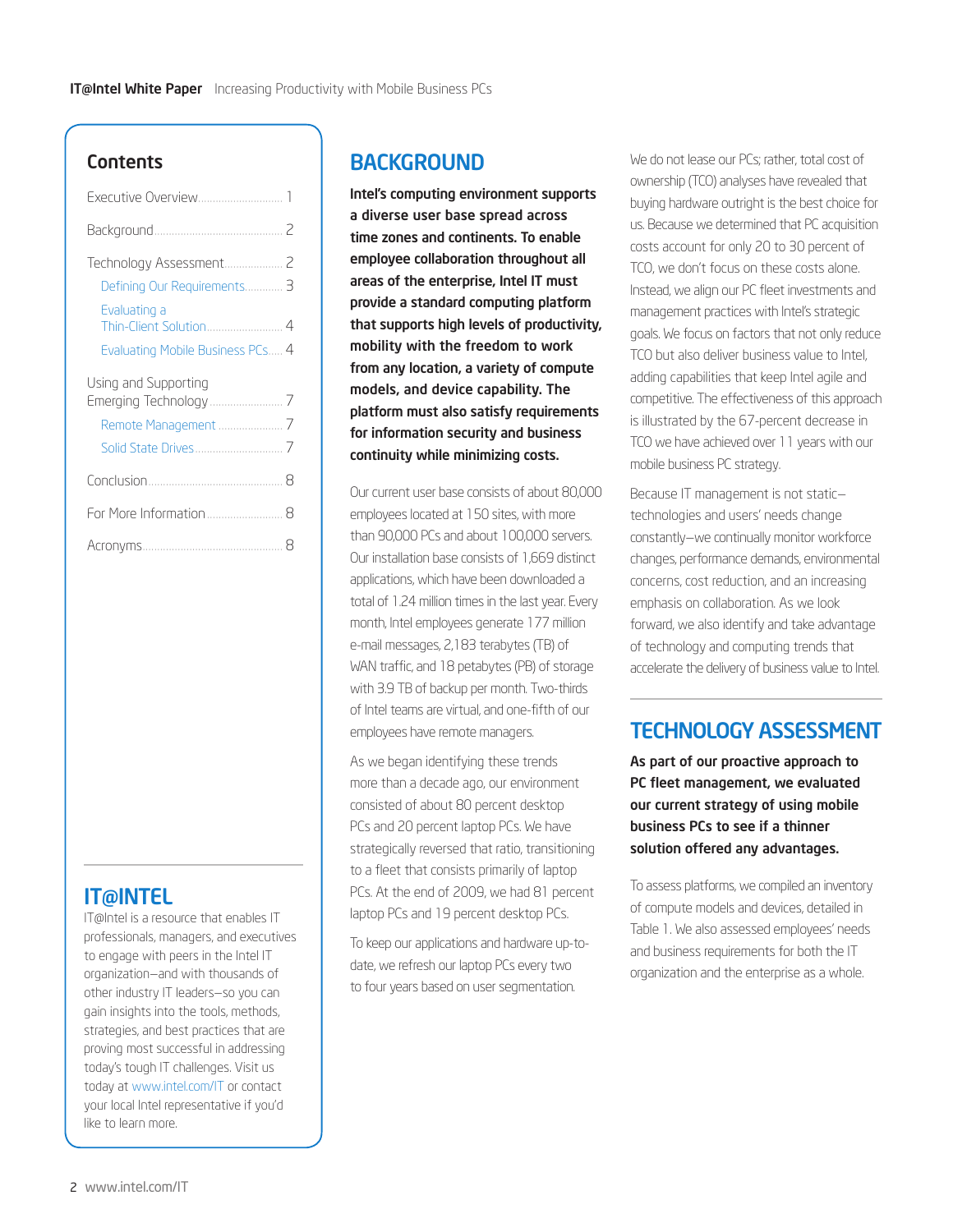## <span id="page-2-0"></span>Defining Our Requirements

We studied employees to determine exactly what they do to fulfill their job functions, which baseline computing features enable them to do their jobs, and which features

enable optimum efficiency and productivity. We also considered our organization's future computing needs, especially in the areas of information security, business continuity, manageability, and Service Desk

support. Intel's strategic goals include cost control, business growth, and collaboration. Table 2 summarizes the resulting list of categories and specific needs.

#### Table 1. Inventory of Compute Models and Devices

| <b>Definition</b>                                                                                                                                                                                                                                                                                 |
|---------------------------------------------------------------------------------------------------------------------------------------------------------------------------------------------------------------------------------------------------------------------------------------------------|
| The client OS is locally installed, but applications are streamed on demand from a server to the client, where they are executed locally.                                                                                                                                                         |
| Typically refers to accessing compute resources and applications over the Internet. In this model, software is delivered from Web servers, and data<br>may reside on the servers as well.                                                                                                         |
| IT creates and manages virtual images or containers, including the OS and/or applications. But instead of running the virtual image on the server-as in<br>the VHD model-the container is streamed to the client for local execution.                                                             |
| A pocket-sized computing device, including smartphones and personal digital assistants (PDAs)                                                                                                                                                                                                     |
| A highly mobile PC with a robust feature set and support for managed security.                                                                                                                                                                                                                    |
| A category of small, lightweight, inexpensive laptop computers suited for general computing and accessing Web-based applications and e-mail;<br>generally used as companion devices to augment a user's mobile business PC.                                                                       |
| The OS image is streamed to the client over the network, where it executes locally using the client's own CPU and graphics. Application data is stored<br>in a data center. The client can be a PC with no hard drive that uses RAM for caching the OS.                                           |
| A server-based computing model in which the client is merely a display and input device. All computation is peformed on the server, and all data is<br>stored in a data center.                                                                                                                   |
| Computers or computer programs that depend on other computer resources to fulfill traditional computer roles, with limited compute and/or storage<br>resources. Examples of thin-client solutions include VHD and terminal services.                                                              |
| As with terminal services, all computation and storage are centralized, with the display pushed over the network to the client. The major difference is that<br>VHD can offer users their own complete virtual machine (VM) and customized desktop, including the OS, applications, and settings. |
|                                                                                                                                                                                                                                                                                                   |

#### Table 2. Summary of Computing Requirements

| Category                                        | <b>Specific Needs</b>                                                                                                                            |
|-------------------------------------------------|--------------------------------------------------------------------------------------------------------------------------------------------------|
| Mobility and flexibility                        | • Ability to work offline                                                                                                                        |
|                                                 | • Increased flexibility so employees can choose where and how work; ability to take systems with them and telecommute–sometimes 100% of the time |
|                                                 | Greater choice of software applications, including employees' personally owned applications                                                      |
|                                                 | Collaboration features including desktop sharing, multimedia, and Voice over IP (VoIP) to facilitate global teamwork                             |
|                                                 | Support for unified communications and collaboration<br>$\sim$                                                                                   |
| Productivity                                    | - Ability for users to create content, store work-in-progress, manipulate data, analyze, and innovate                                            |
| Robust feature set and<br>high performance      | · Support for compute- and network-intensive tasks:                                                                                              |
|                                                 | - Graphics and multimedia, including high-definition video and full graphics processing unit (GPU)                                               |
|                                                 | Animation and real-time collaboration                                                                                                            |
|                                                 | $-$ 3-D virtual worlds                                                                                                                           |
|                                                 | - Ability to distribute processing for applications and compute models so that network traffic and user performance is not negatively affected   |
|                                                 | . Efficient access to the enterprise portal, which integrates security, content, and enterprise resource planning (ERP)                          |
| Flexible compute models                         | · Local execution                                                                                                                                |
|                                                 | Cloud computing and software as a service (SaaS)                                                                                                 |
|                                                 | Internet applications                                                                                                                            |
|                                                 | OS and application streaming                                                                                                                     |
|                                                 | Virtual hosted desktop (VHD)                                                                                                                     |
|                                                 | Virtual containers                                                                                                                               |
|                                                 | • Remote execution                                                                                                                               |
| Information security and<br>business continuity | - Ability to encrypt hard drives so that data is protected in case of lost or stolen equipment                                                   |
|                                                 | • Support for remote management, including monitoring and repair                                                                                 |
| Innovation                                      | • Ability to create and adopt new usage models                                                                                                   |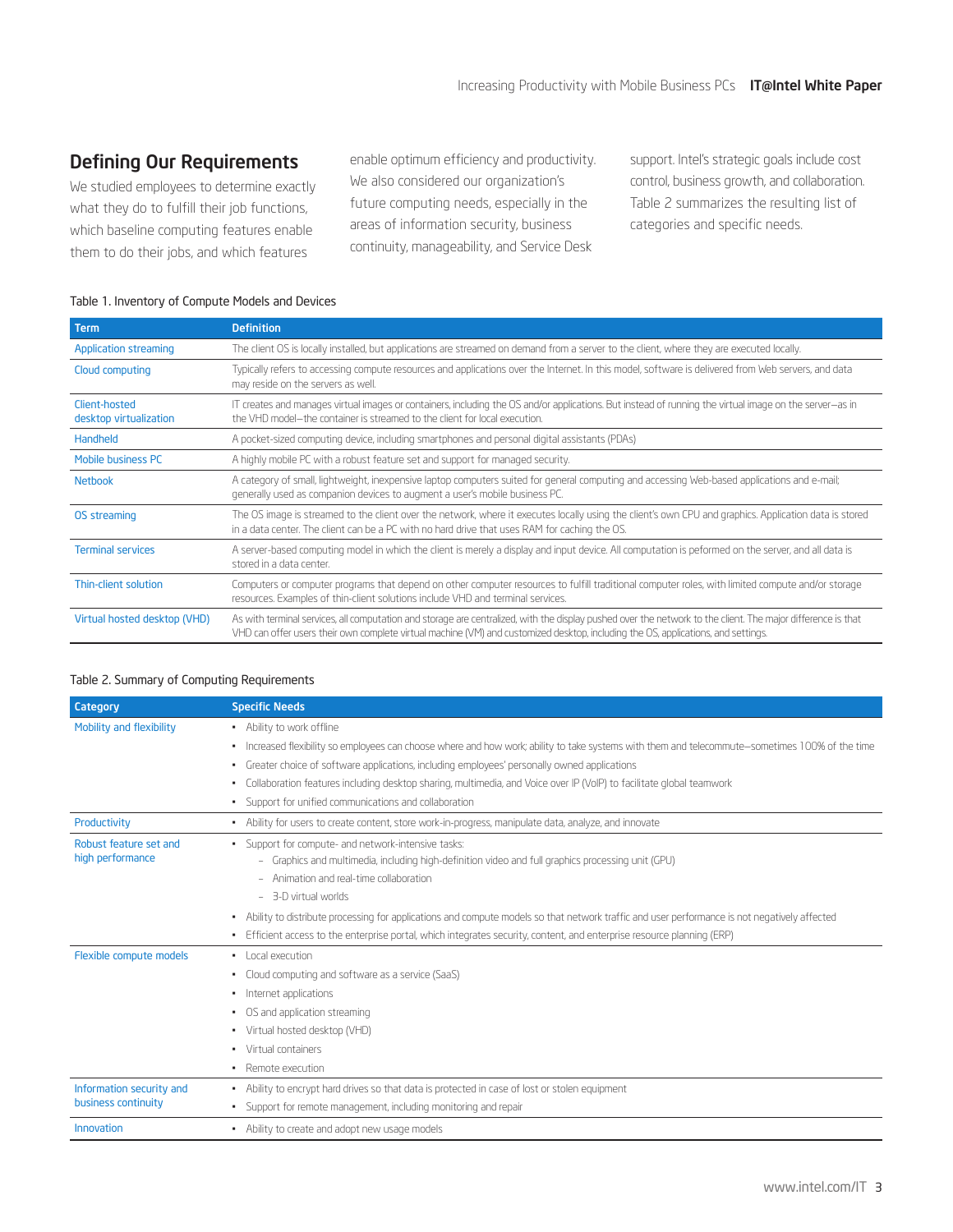<span id="page-3-0"></span>

Figure 1. Mobile business PCs provide Intel employees with flexible telecommute options.

## Evaluating a Thin-Client Solution

Inline with our proactive management philosophy, we evaluated thin clients as a potential alternative to mobile business PCs as our standard computing platform. We determined, however, that thin clients were unable to provide employees with needed capabilities in each category of our requirements.

- Mobility and flexibility. Thin clients do not support the offline usages that our highly mobile users need, such as while traveling or out of range of wireless networks.
- Productivity. Our users need to be highly productive to meet Intel's strategic goals. Thin-client solutions do not support the level of productivity we need.
- Robust feature set and high performance. Thin clients do not provide our users with a satisfactory user experience or enhanced productivity in situations where local processing and caching is necessary.
- Flexible compute models. Thin clients do not support a wide range of compute models;

in particular, our users need support for local execution, streaming, and, in the future, virtual containers. We need a platform that supports both cloud and local application delivery.

- Information security. Although the thinclient model has only one protection point, we found that the many access points increased the risk of infection for our entire infrastructure.
- Business continuity. In the event of natural disasters, epidemics, or other business disruptions, thin clients do not support business continuity.
- Innovation. Thin clients would limit our ability to create and adopt new usage models.

Although there is a continuum of solutions between the "thinnest" client, defined as remote execution on a dumb terminal, and high-end mobile business PCs, each point on this continuum is associated with tradeoffs in mobility, productivity, security, business continuity, innovation, and cost. In our analysis, thin-client solutions involved too many compromises to provide an adequate platform for our users.

#### COMPANION DEVICES

Netbooks and handheld devices have a place in our computing strategy as companion devices because they provide alternative form factors to the PC that can boost employee productivity. However, due to their limited functionality and flexibility, these devices cannot replace a mobile business PC.

### Evaluating Mobile Business PCs

Based on our requirements, we validated our proven strategy of providing Intel employees with mobile business PCs. Mobile business PCs balance the capabilities users need to perform their jobs in Intel's global enterprise environment with strategic business requirements for managing cost, life cycle,

information security, and business continuity. Additionally, mobile business PCs position us to adopt innovative future technologies.

#### MOBILITY AND FLEXIBILITY

Intel employees are highly mobile: Each day, 70,000 people use our remote access service, which has shown a 50-percent increase in usage over the past two years. Plus, as Figure 1 shows, about 80 percent of employees work from home at least part of the time.

The mobile business PC platform provides critical value propositions for employees—the ability to work from any location—as well as the enterprise—the ability for employees to create value for Intel even when connectivity is not available.

#### **PRODUCTIVITY**

Our mobile business PC platform supports flexible work models even when users are offline, experience low bandwidth, or do not have secure access to the network. Our studies show that mobile business PCs provide greater than 5 percent time savings per employee per week.

With mobile business PCs, employees can work offline, such as when travelling, and then connect to send data later. Mobile business PCs enable our users to create content, store work-in-progress, manipulate data, analyze, and innovate. Some tasks, such as working on a spreadsheet, building a sales presentation, or doing interactive design work with rendering, are just not practical on a small-form-factor device or a laptop with a less extensive feature set.

Also, many users who create content and manipulate data need local storage to support remote usage. This may require larger onboard PC storage requirements not possible or standard with some smaller devices.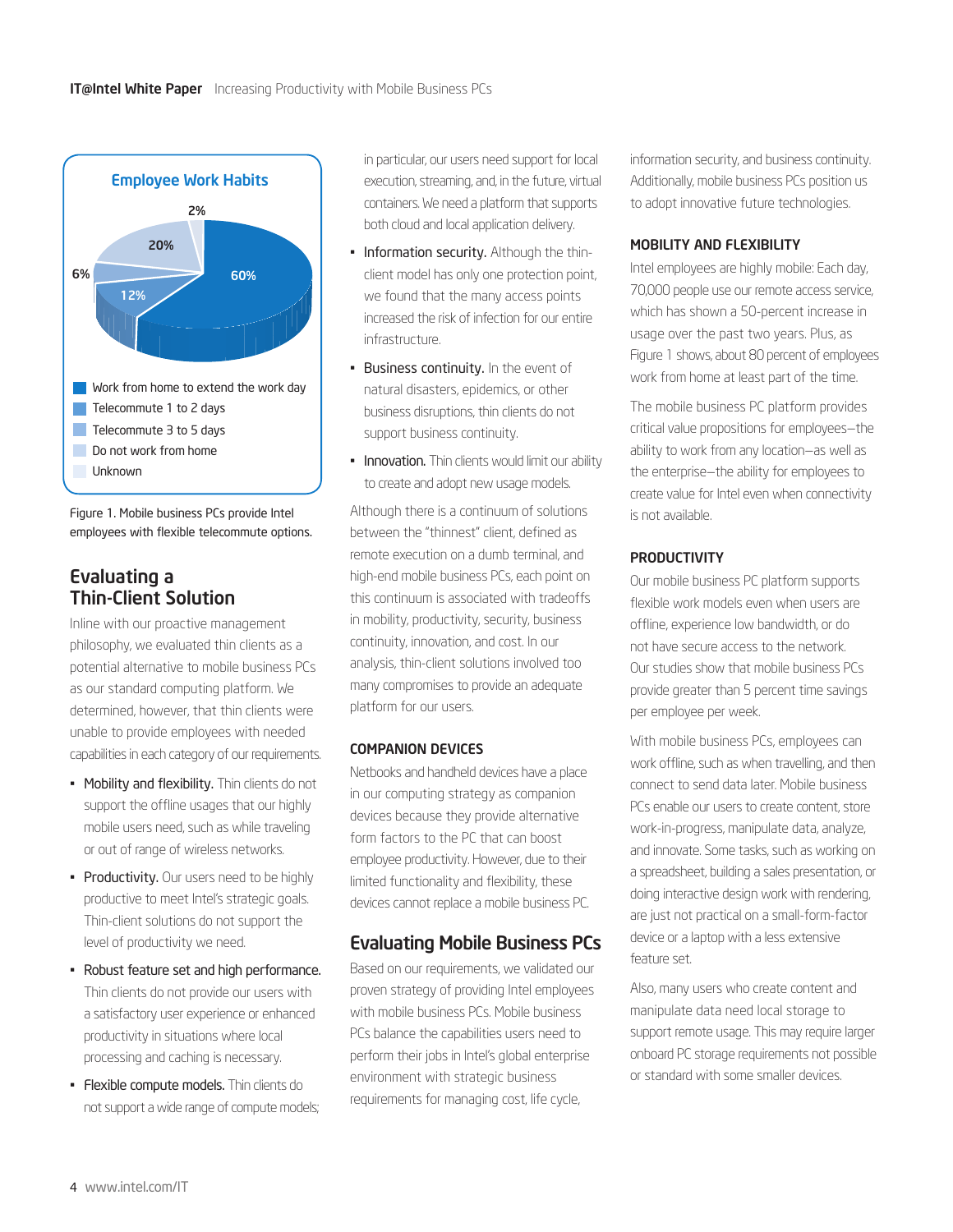#### ROBUST FEATURE SET AND HIGH PERFORMANCE

Employees' PCs serve as offices—and they need the feature set and performance that such a usage model requires. Our mobile business PC platform supports a full range of business applications, including highperformance graphics, Unified Communications and collaboration, multimedia, and our enterprise portal.

Unified communications and collaboration Unified Communications and collaboration capabilities—including real-time and asynchronous messaging, video conferencing and chat, integrated voice and softphone, and Webcasting—as well as related tools such as application sharing and social networking, are enabling greater productivity and a more immersive user experience.

These types of real-time multimedia application workloads perform optimally and are best experienced when executed locally on mobile business PCs. Unified Communications and collaboration services are becoming more widely used at Intel. The number of people concurrently sharing server resources and/or LAN segments is also increasing. It therefore becomes even more important to distribute processing to help ensure the best possible user experience not only for the people using collaboration tools but for all who are dependent on the server and network infrastructures.

In 2009, we deployed Unified Messaging to increase employee productivity. Employees now use their mobile business PCs for all messaging—voicemail and e-mail—and can also access the system by phone while on the road. We estimate that moving to Unified Messaging has helped Intel avoid about USD 1 million in costs related to legacy voicemail systems.

#### Multimedia

High-definition video and 3-D graphics are processor- and graphics-intensive applications that require a platform such as mobile business PCs.

Video use is growing across Intel. We increasingly use video conferencing technology to enable employees to share ideas and collaborate with peers worldwide without leaving the office. This effort eliminated USD 14 million in travel expenses and saved employees 43,156 travel hours in 2009.

Internal studies show that 75 percent of meeting attendees using video report that these conferences are as effective as in-person meetings. Employees have the ability to participate in video conferences from their desks using webcams and can access advanced video conferencing facilities at many sites. In 2009, we added additional video capabilities so that dispersed teams could collaborate more effectively, reduce travel, and accelerate decision making. Facilities now include a range of video conferencing options—from rooms that simulate sitting across a table from remote colleagues to rooms that enable engineers to share critical design documents.

The demand for video is so strong that business units are creating their own tools. For example, one business unit recently built a cross-site video communication, collaboration, and training tool. To date, 4 percent of Intel employees have created accounts to use this tool, and we expect this trend to increase. In February 2010, employees uploaded 110 videos and viewed about 2,700 videos. In a small case study, use of the tool resulted in a 33 percent reduction in network traffic compared to the previous method of sharing videos.

#### Enterprise portal

Intel uses an enterprise portal—an integrated Web-based tool with a single point of access to applications, content, enterprise resource planning (ERP), and services including the Intel intranet. The portal provides a personalized, role-based interface that can be customized to individual needs, and users require a wellequipped laptop to take advantage of its extensive use of JavaScript\*, cascading style sheets, and graphics.

We achieved a 30 percent performance improvement on average with the new mobile business PC platform, compared to the same solution on a three-year-old mobile business PC, as measured in user response time. The new mobile business PCs support the local processing and caching necessary to provide a satisfactory user experience.

#### FLEXIBLE COMPUTE MODELS

Our mobile business PC platform supports a range of current and future application delivery models: local execution, cloud computing, streaming, and remote execution. This inherent flexibility enables our users to choose the computing model that best fits a particular scenario.

For example, working with high-resolution graphics is usually more efficient with local execution; however, server-side execution can provide acceptable performance in situations where the workload is static and predictable, there is no requirement for mobility, or there is no requirement for high availability. Mobile business PCs enable users to access both of these service delivery models on a single platform—allowing Intel IT to select the delivery mechanism that best suits the application without limiting user access.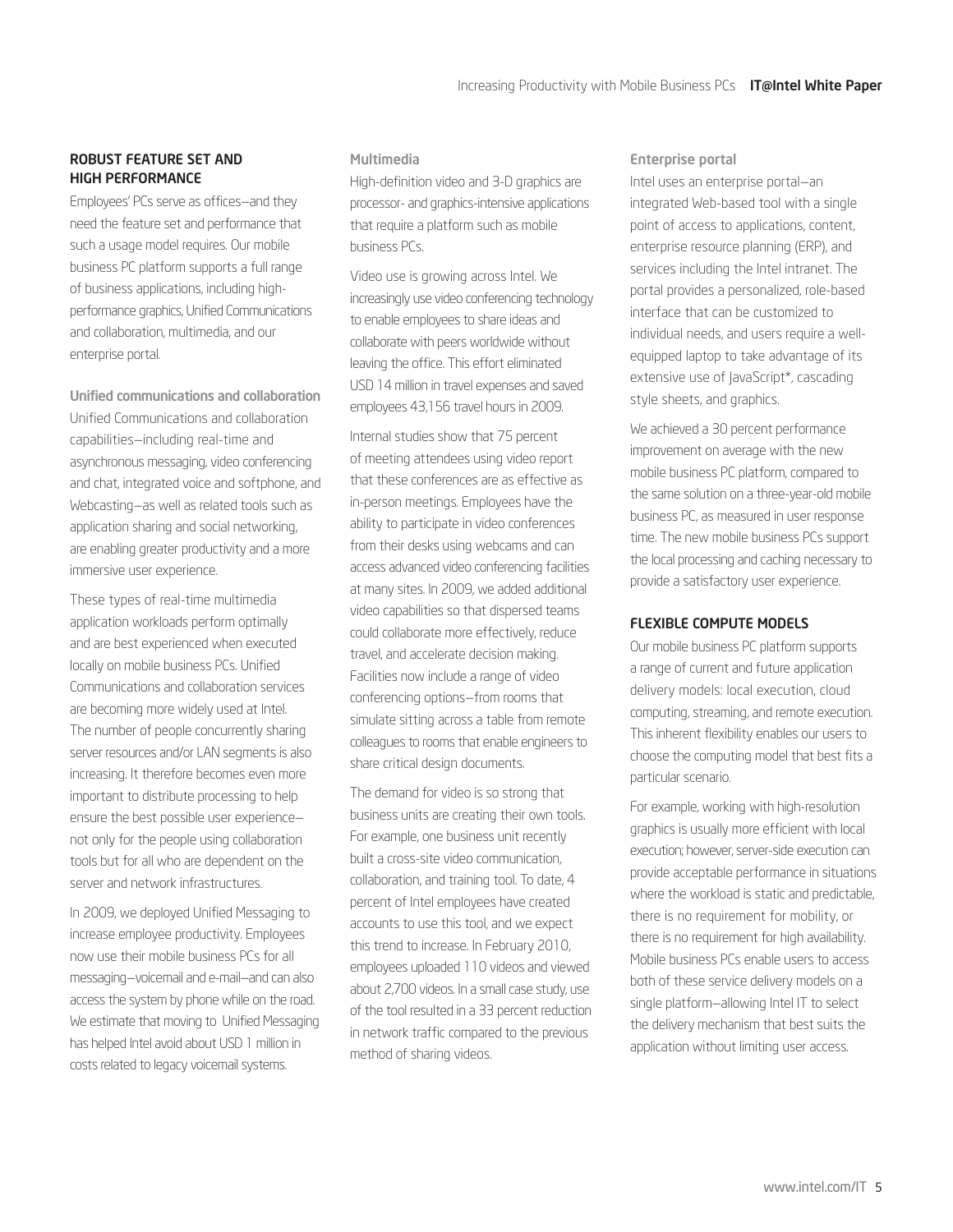# Mobile Business PCs Enable the Virtual Intel Sales and Marketing Conference

For several years, Intel has held an annual Sales and Marketing conference, flying employees to the conference from around the world. In 2010, Intel held its first virtual Intel Sales and Marketing Conference (V-ISMC). This event was marked by high attendance, quality instruction, and expanded reach (see Table 3); it would not have been possible without mobile business PCs.

By making attendance easier, we provided training to 900 additional people compared to 2009's conference. We were also able to make materials available on demand after the conference. Mobile business PCs, with their robust feature set and high performance, enabled conference attendees to fully participate, just as if they were physically present. Overall, Intel attributes a savings of USD 14 million to video conferencing.

#### Table 3. Highlights of 2010 Virtual Intel Sales and Marketing Conference

| Attendance  | • 4,683 unique attendees, compared to 3,391 in 2009's face-to-face conference |
|-------------|-------------------------------------------------------------------------------|
|             | 63 countries in attendance<br>٠                                               |
|             | 51,923 total attendee logons<br>٠                                             |
| Content     | • 2.4 terabytes downloaded                                                    |
|             | • 68.271 document views                                                       |
|             | • 71.908 videos viewed                                                        |
|             | • 420,863 files downloaded                                                    |
| Interaction | We interacted with about 30 percent of attendees in each booth                |
|             | • 2.577 visits to Intel IT booths                                             |
|             | • 8,209 chats accepted                                                        |
|             | 110 chats moderated<br>٠                                                      |
|             |                                                                               |

Cloud computing and local processing Cloud computing is not synonymous with a thin-client solution. Neither is cloud computing a method of executing services instead, it is a new model for delivering services. Some cloud services use delivery methods that thin clients cannot support.

For example, a cloud service may download a real-time collaboration tool that will not execute efficiently on a thin client. As another example, a video repository may be hosted in the cloud as a service; however, viewing these videos is dependent on a video player on the local device that enables the graphics processing to occur locally and prevents video streaming from negatively affecting network performance.

In contrast, on a thin client the video would execute on the server, resulting in a poorquality video on the end point or requiring an expensive graphics processing unit (GPU) in the server or on the end point device to provide a comparable experience. In addition, in situations where many users are accessing the video simultaneously, the thin model would potentially impact performance for other users on the subnet due to increased network volume.

Mobile business PCs let our users run applications, such as e-mail, learning tools, and expense report tools, using local resources on the PC, so that they can work offline. When users connect to the server, data is synchronized.

Intel IT testing has shown that local processing is essential for graphics, multimedia, animation,

real-time collaboration, and a range of other compute-intensive tasks. We found that using a server-hosted, thin-client virtual hosted desktop (VHD) model to support these applications resulted in high server and network utilization and unacceptable application responsiveness for our users. In our case, local execution provides the best, most immersive user experience.<sup>1</sup>

#### MANAGED INFORMATION SECURITY AND BUSINESS CONTINUITY

Our mobile business PC platform provides the ability to monitor and manage PCs remotely, enabling us to proactively and quickly resolve issues related to information security and business continuity.

#### Information security

Our mobile business PCs are equipped with advanced security features and robust system performance to proactively protect business data through encryption, antivirus, spyware, backup, and so on. Our remote management applications minimize Service Desk costs and enable remote control and remote patching.

Platform management is a critcal factor in our use of mobile business PCs. There is a lingering perception that distributed computing is not as secure as a thin-client solution; however, when managed correctly, distributed computing can be well secured.

We have found that with thin clients users are more likely to create hard copies of sensitive data or transfer data to a portable storage device. These devices are easily lost and are not very secure, as most people don't take the time to encrypt them. We prefer a usage model that protects the entirety of employee and customer data on the primary compute device—the PC—while supporting diverse usage models and business needs.

<sup>1 &</sup>quot;Streaming and Virtual Hosted Desktop Study: Phase 2." Intel Corporation, April 2010.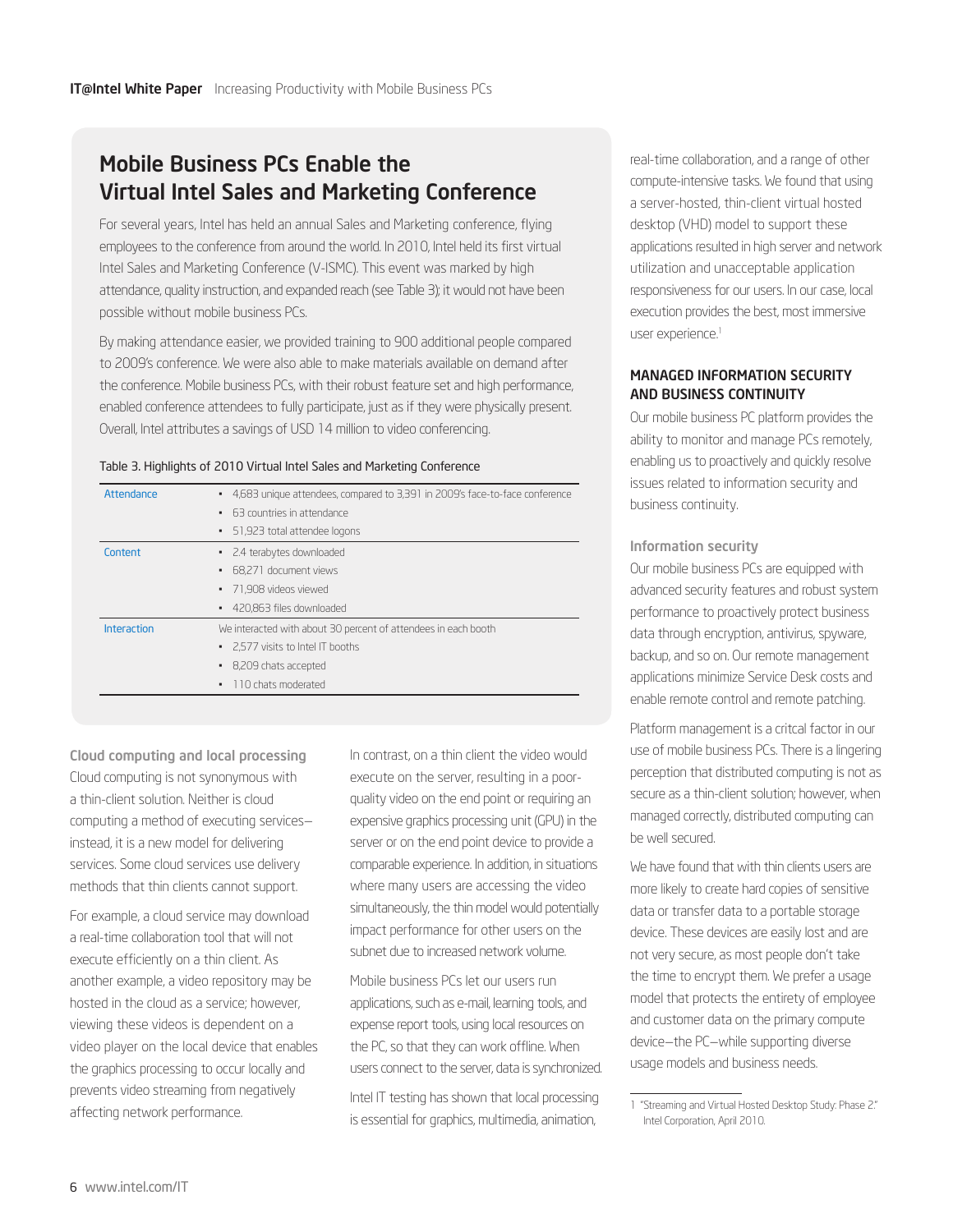#### <span id="page-6-0"></span>Business continuity

In a disaster scenario, mobile business PCs offer several advantages. They can be built remotely and shipped to affected users, and they can be managed remotely. Employees can take their PCs with them wherever they need to go. In addition, employees already know how to work from any location so no training is needed in a time of disaster.

We have experienced several recent disaster situations, such as a snowstorm and a flooded building, that demonstrated the benefits of mobile business PCs. During the snowstorm, 5,000 employees telecommuted, avoiding dangerous conditions. When the building flooded, 7,000 gallons of water destroyed about 80,000 square feet of office space. About 450 employees were displaced during renovations—250 of them for two months—but they could work effectively from home.

In these potentially disruptive scenarios, our mobile business PC platform enabled us to minimize impacts on operations and avoid the costs associated with declaring a "state of disaster."

# USING AND SUPPORTING EMERGING TECHNOLOGY

#### Intel's computing environment is dynamic, and we strive to investigate new technology platforms proactively.

We update our computing platform as necessary based on continuous evaluation of our strategies against industry trends such as:

- Increased security threats
- Consumerization of IT
- Alternative devices and evolving technology capabilities
- Changing workforce and user demands
- Static and shrinking budgets
- Increased pace of business
- New service delivery models

Using highly capable mobile business PCs enables us to quickly and easily incorporate new technologies and capabilities into the standard platform, without having to simultaneously refresh the entire PC fleet to a newer, more capable model at any given time, which is not practical.

## Remote Management

Automation solutions such as Intel® vPro™ technology can enhance productivity and cut costs. By encouraging employees who embrace the consumerization of IT to use an Intel vPro technology-enabled device, we can eventually implement virtual container provisioning as well as other supported security and remote management features. This will simplify corporate build management and enhance information security.

Because thinner clients don't support advanced remote management and security features, they are subject to expensive deskside support visits even when onsite. We saw the reduction of deskside visits as a key benefit and cost savings area in our transition to the mobile business PC platform more than a decade ago, and this is a key factor in our 67 percent reduction in TCO. Remote management capabilities may be useful in a VHD context, allowing IT to troubleshoot devices that fail to connect to backend infrastructure.

In the future, we plan to run managed virtual machine (VM) containers on top of client native hypervisors, also known as type 1 hypervisors. With the protections provided by Intel vPro technology, plus the better isolation that type 1 hypervisors provide between containers, we can provide a more secure way to access corporate resources without sacrificing mobility.

The latest generation of Intel vPro technology includes several potentially useful technologies, such as keyboard-videomouse (KVM) remote control and "fast call for help," which lets IT manage and repair a PC even if it's outside the firewall. As we adhere to our standard refresh cycle, we will incorporate these capabilities into our remote management strategy.

# Solid State Drives

We began to deploy up to 10,000 mobile business PCs with solid-state drives (SSDs) instead of hard disk drives (HDDs) in 2009. In 2010, all newly issued and refreshed mobile business PCs will include SSDs because of their many benefits to IT and to users. SSDs are shockproof and don't get fragmented. They are also faster than traditional HDDs and offer new capabilities that allow greater security, new improvements in display technology, and support for more feature-rich graphical user interfaces (GUIs). Additional benefits include:

- 90 percent lower failure rates
- 96 percent reduction in IT support time for PC rebuilds
- 44 percent gain in productivity
- 18 to 33 percent system performance improvement over standard HDD system, depending on the speed of the HDD used for comparison
- 41 percent improved performance in Intel IT workload tests

SSDs also provide better support for virtualization and mitigation of performance degradation caused by disk encryption. We have also found that the Intel IT-specific image build process tests finished about 30 minutes faster on SSDs than on traditional HDDs. The performance benefits of the drive can also speed the delivery of other support services like data migration or restoration.